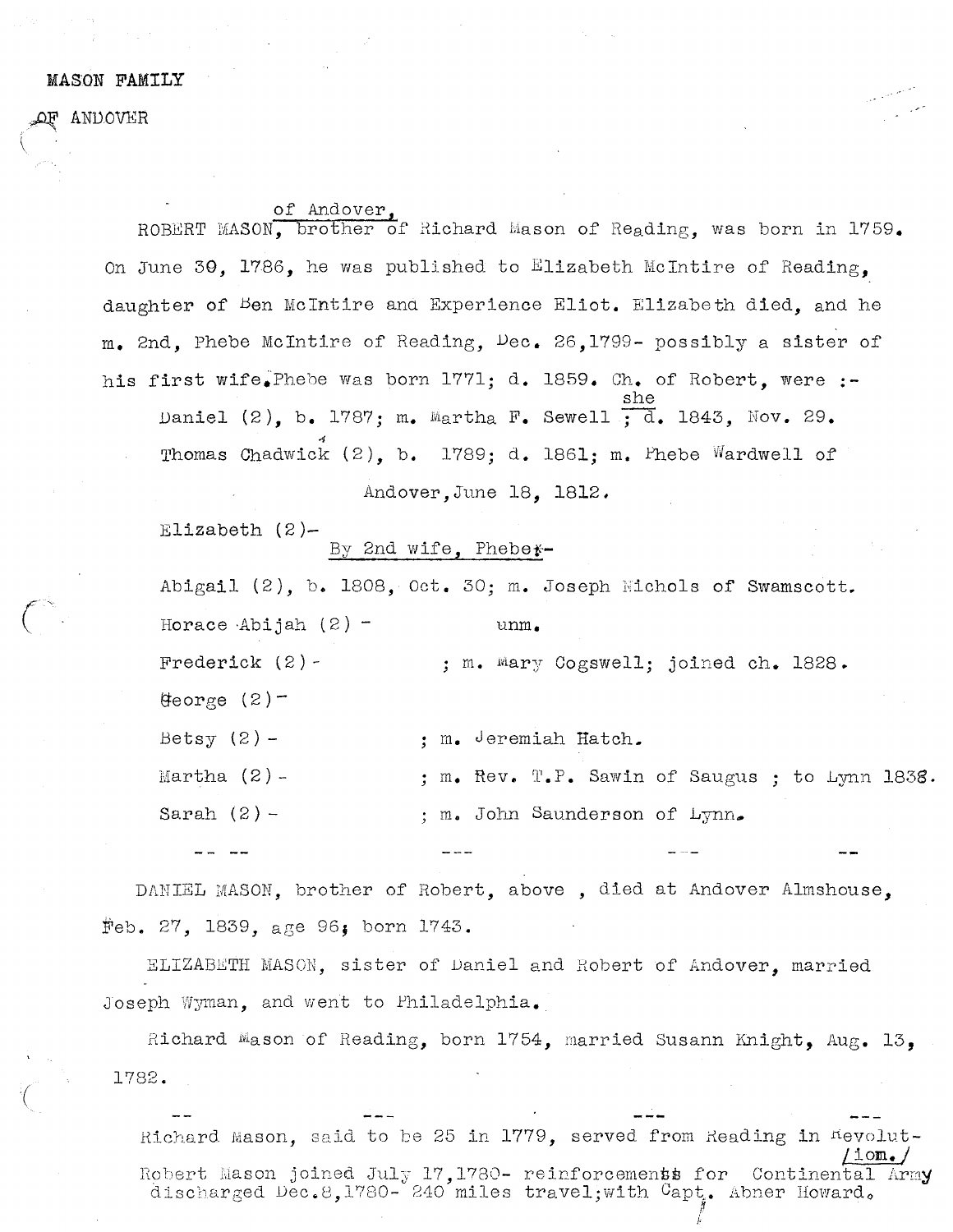## MASON FAMILY

OF ANDOVER

Thomas C.  $(2)$  Mason (Robert(1) and Phebe Wardwell, had:-Eliza Ann $(3)$  b. Jan. 12, 1813; m. Brown: -John  $(3)$ , b. July 13,1814; m. Rhoda Abbott; no ch.; adopted Ella Augusta (4) child of Willard (3) Mason, (below). Emeline Sherills,1835 Willard (3), b. March 11, 1817; m. Emeline Shriever, 1837 (int.); he 3rd., d. 1849; having married, /1846, Sarah Jane Sawyer; he left:- $---$  Lucy Ann $(4)$ , b. 1838 $-$ Ella Augusta (4), b. 1840 ; m. Francis Woodbridge. Georgia M.  $(4)$ , b. 1848,<br>daughter  $(4)$  b. 1847. daughter  $(4)$ Ozro (3), b. July 6, 1820; m. Eliza Ann Morton, 1841. Josiah  $(3)$ , b. May 23, 1822; m. Harriet L. Cahoon of Reading, Sept.7. 1843- in Middleton, had musical education. Warren  $(3)$ , b. May 15, 1824; m. Louisa Abbott, 1845. Henry  $(3)$ -Edward (3), b. 1830 ; m. 1st- Louisa Ellen Goodrich, dau. of John Ford Goodrich and Samantha Foster of Addison, Vt., b. Jan. 14,1832; divorced after 1860; he m. 2nd,, and has other children. Lydia  $(3)$  – Anna (3) - ; m. Ben Woodbridge ; lived with dau. Mrs. E.A. /Bursley. Frederick(2) Mason (Robert(1) and Mary Cogswell, had:-George  $(\mathcal{F})$  F. b. 1839; m. 1st., Mary Farnum; 2nd., Sarah Gould, who joined Free Church, 1871. Sarah (3) C. b. 1838; m. Henry Gould'; Sarah joined ch. 1857. Robert (1) Mason, lived on the Middleton Road below John Jenkins, where, when he became feeble, Thomas C. his son, went to care for him.

After his father's death, Thomas C. built a home on the No. Reading road occupied later by Edward Blanchard. Except the two eldest, his ch. were all born there.

—2—